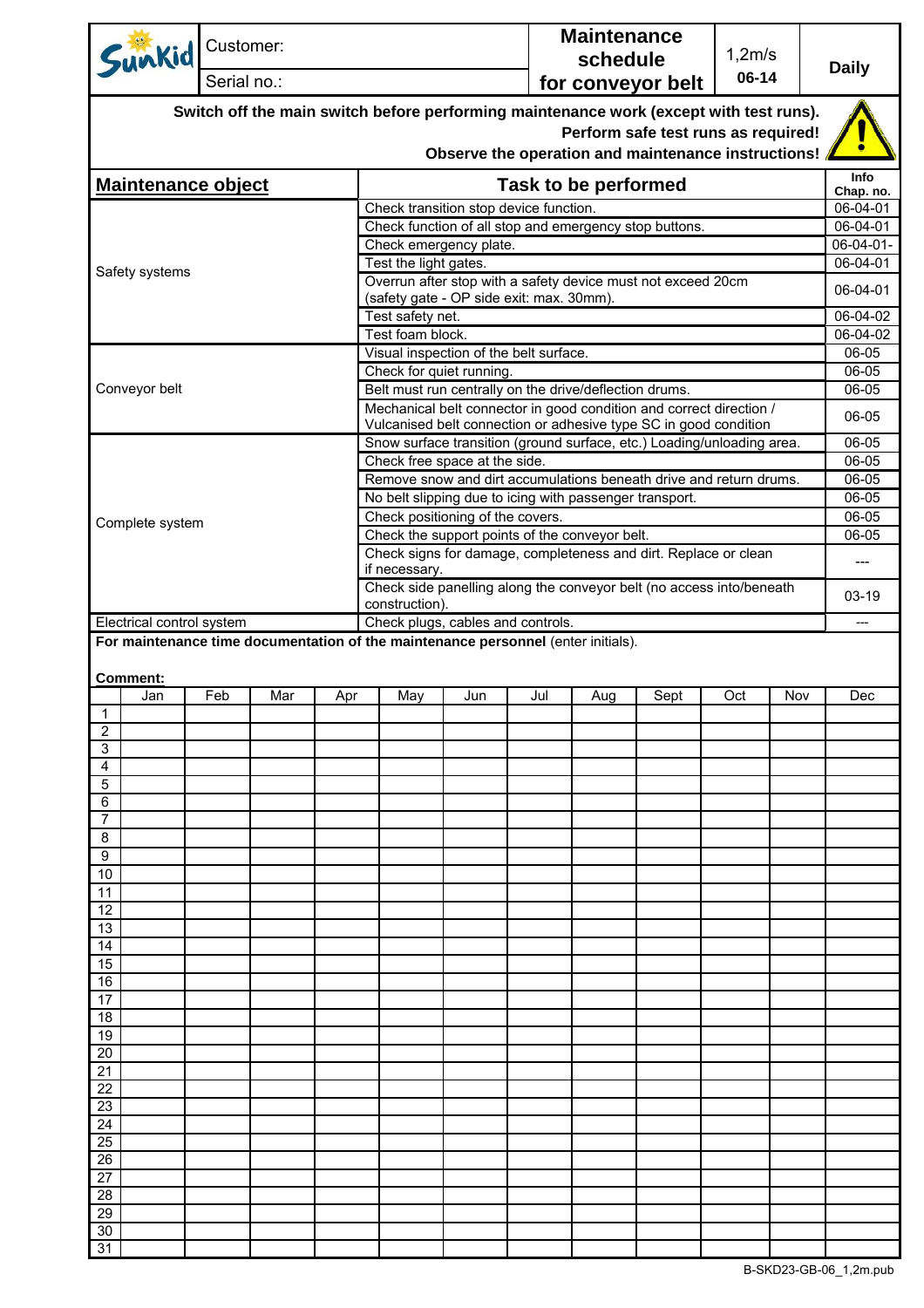|                                                                                                                                                                                      | Customer:                                            |                                                                                               |     |                                                                                                                |     |                   | <b>Maintenance</b><br>schedule |       | 1,2m/s            |          |                |  |
|--------------------------------------------------------------------------------------------------------------------------------------------------------------------------------------|------------------------------------------------------|-----------------------------------------------------------------------------------------------|-----|----------------------------------------------------------------------------------------------------------------|-----|-------------------|--------------------------------|-------|-------------------|----------|----------------|--|
| Sunkid                                                                                                                                                                               | Serial no.:                                          |                                                                                               |     |                                                                                                                |     | for conveyor belt |                                |       | 06-15             |          | <b>Monthly</b> |  |
| Switch off the main switch before performing maintenance work (except with test runs).<br>Perform safe test runs as required!<br>Observe the operation and maintenance instructions! |                                                      |                                                                                               |     |                                                                                                                |     |                   |                                |       |                   |          |                |  |
| <b>Maintenance object</b>                                                                                                                                                            |                                                      | Task to be performed                                                                          |     |                                                                                                                |     |                   |                                |       | Info<br>Chap. no. |          |                |  |
| Safety systems                                                                                                                                                                       |                                                      |                                                                                               |     | Test backstop device (if fitted).                                                                              |     |                   |                                |       |                   |          | 06-04-01       |  |
| Emergency stop devices                                                                                                                                                               |                                                      |                                                                                               |     | Check all safety equipment.                                                                                    |     |                   |                                |       |                   |          | 06-04-01       |  |
|                                                                                                                                                                                      |                                                      |                                                                                               |     | Check belt tension.                                                                                            |     |                   |                                |       |                   |          | $03-16$        |  |
|                                                                                                                                                                                      |                                                      |                                                                                               |     | Lubricate tension guide and screws.                                                                            |     |                   |                                |       |                   | 06-06    |                |  |
| Drive system                                                                                                                                                                         |                                                      |                                                                                               |     | With reinforced bearing: visual inspection for grease leakage.                                                 |     |                   |                                |       |                   |          |                |  |
|                                                                                                                                                                                      |                                                      |                                                                                               |     | Grease bearings (with the exception of reinforced bearings)<br>with grease nipple (every 200 operating hours). |     |                   |                                |       |                   | 06-06    |                |  |
|                                                                                                                                                                                      |                                                      |                                                                                               |     | Test functionality of the light gates.                                                                         |     |                   |                                |       |                   | 06-04-01 |                |  |
| Conveyor belt                                                                                                                                                                        |                                                      |                                                                                               |     | Check the tensioning device with the return station belt tension,<br>re-tension if necessary.                  |     |                   |                                |       |                   | $03-16$  |                |  |
|                                                                                                                                                                                      |                                                      |                                                                                               |     | Visual inspection for wear (traces of wear, friction points, etc.).                                            |     |                   |                                |       |                   | $---$    |                |  |
| Return unit                                                                                                                                                                          |                                                      | OP snow plough: with the formation of sharp edges $\rightarrow$ grind away.                   |     |                                                                                                                |     |                   |                                |       | $---$             |          |                |  |
|                                                                                                                                                                                      |                                                      |                                                                                               |     | Extraordinary cleaning of moving parts.                                                                        |     |                   |                                |       |                   | ---      |                |  |
|                                                                                                                                                                                      |                                                      | Check the general condition (rust, worn/protruding parts,<br>protruding fabric, sharp edges). |     |                                                                                                                |     |                   |                                |       |                   |          |                |  |
| Complete system                                                                                                                                                                      |                                                      | Check plastic parts for wear.                                                                 |     |                                                                                                                |     |                   |                                | $---$ |                   |          |                |  |
|                                                                                                                                                                                      |                                                      | Check for loose screws.                                                                       |     |                                                                                                                |     |                   |                                | 06-02 |                   |          |                |  |
|                                                                                                                                                                                      | Check the functions of the system during a test run. |                                                                                               |     |                                                                                                                |     |                   |                                |       |                   |          |                |  |
| For maintenance time documentation of the maintenance personnel (enter initials).                                                                                                    |                                                      |                                                                                               |     |                                                                                                                |     |                   |                                |       |                   |          |                |  |
| Jan                                                                                                                                                                                  | Feb                                                  | Mar                                                                                           | Apr | May                                                                                                            | Jun | Jul               | Aug                            | Sept  | Oct               | Nov      | Dec            |  |
| Date:                                                                                                                                                                                |                                                      |                                                                                               |     |                                                                                                                |     |                   |                                |       |                   |          |                |  |
| Name:                                                                                                                                                                                |                                                      |                                                                                               |     |                                                                                                                |     |                   |                                |       |                   |          |                |  |

**Comment:**